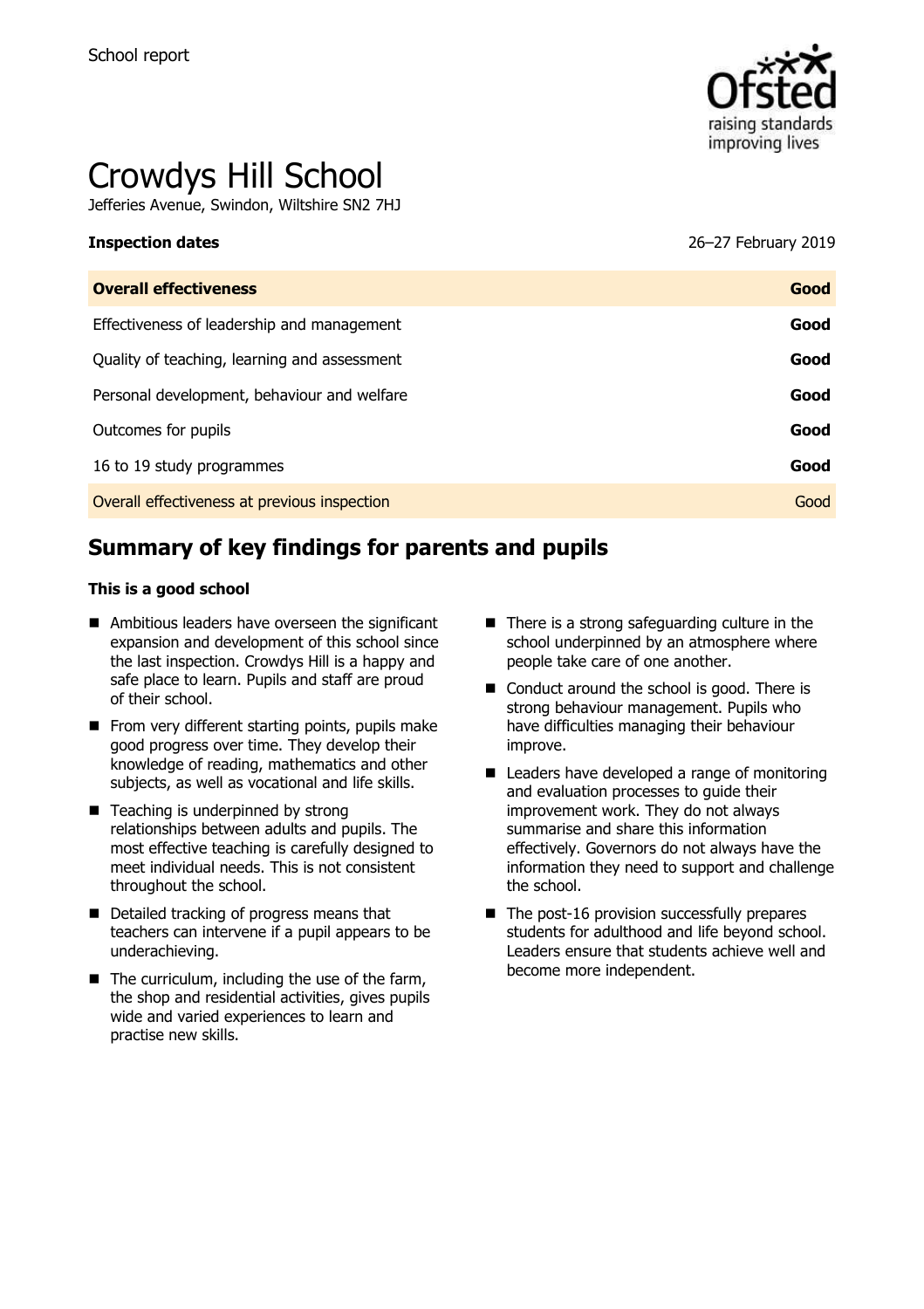

# **Full report**

### **What does the school need to do to improve further?**

- Strengthen teaching, particularly in the secondary department, so that it is consistently challenging and meets the needs of individuals to ensure that pupils make strong progress and meet their full potential.
- Strengthen the use of the information available so that there is a shared view of the quality of education across the school and governors are better able to support and challenge leaders.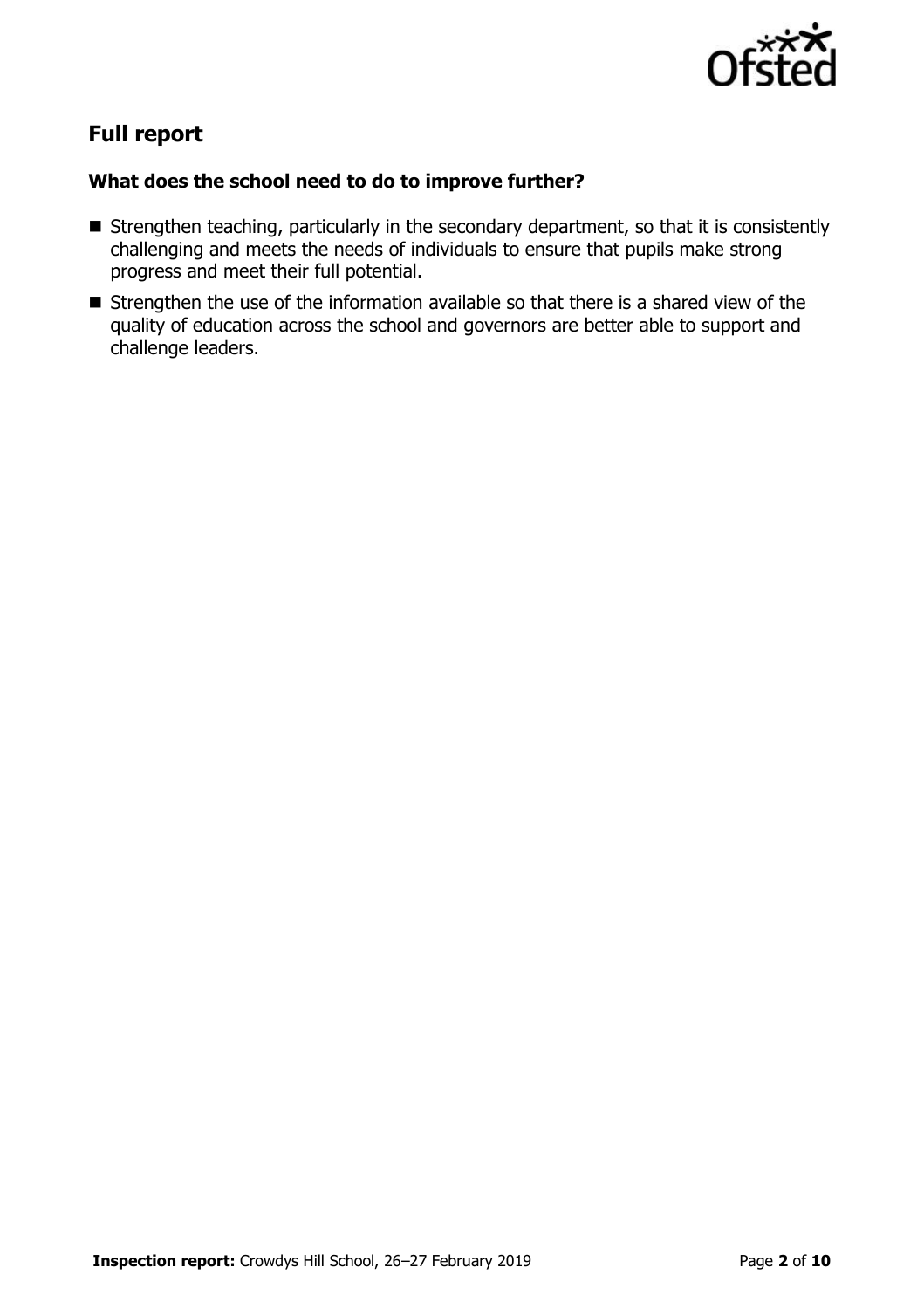

## **Inspection judgements**

#### **Effectiveness of leadership and management Good**

- Leaders have successfully overseen the transformation of Crowdys Hill School. They have managed the establishment of primary and post-16 departments, as well as significant building works. They have established a culture of high expectations and routines so that a good quality of education has been maintained since the last inspection.
- Leaders are very ambitious for the school and for their pupils. Their strong emphasis on 'Learning for Life' means that emphasis is given to a wide range of academic, vocational and life skills. This means that pupils are successful across a wide range of outcomes and well prepared for their future.
- Leaders have developed a school-wide assessment system that enables them to track effectively the progress of pupils from different starting points. Leaders and teachers diligently monitor how a pupil successfully meets 'I CAN' statements and moves through 'Crowdys Hill points'. This monitoring means that any pupils at risk of underachievement can be quickly identified and interventions put in place to remedy this.
- The curriculum is underpinned by developing skills in English, mathematics and other subjects. It is significantly enhanced by opportunities such as working in the farm and in the Hub shop, residential activities and educational visits. Pupils therefore have opportunities to learn new skills, use their classroom learning in different settings, gain confidence in new environments and have a variety of opportunities to succeed.
- Leaders evaluate the quality of teaching regularly. They use a variety of different approaches to ensure that they have detailed and up-to-date knowledge. The processes are collaborative with teachers and lead to effective support and challenge. There are strong processes in place should teaching need improvement and these are effective. The detailed information available is not always synthesised clearly enough so that governors have a clear knowledge of strengths and areas of development.
- Senior leaders have a clear understanding of the strengths of the different departments in the school. They are very reflective. They use consultants and local authority support well to inform their work and reflect on and improve their practice.
- Additional funding is used effectively. Leaders target pupil premium funding, for example on barriers to learning. They have enhanced provision in the school by employing a speech and language therapist who has developed adults' knowledge and improved teaching. There are no significant differences between the outcomes of disadvantaged pupils and others.
- Only a few parents and carers responded to Ofsted's online questionnaire, Parent View, but the majority said they would recommend the school. Almost all staff who responded to the staff survey said that they are proud to be a member of staff and that the school had improved since the last inspection. Almost all pupils who responded said that they enjoyed school.
- Spiritual, moral, social and cultural education is promoted well. Pupils are challenged through a range of different activities to learn about different cultures and faiths,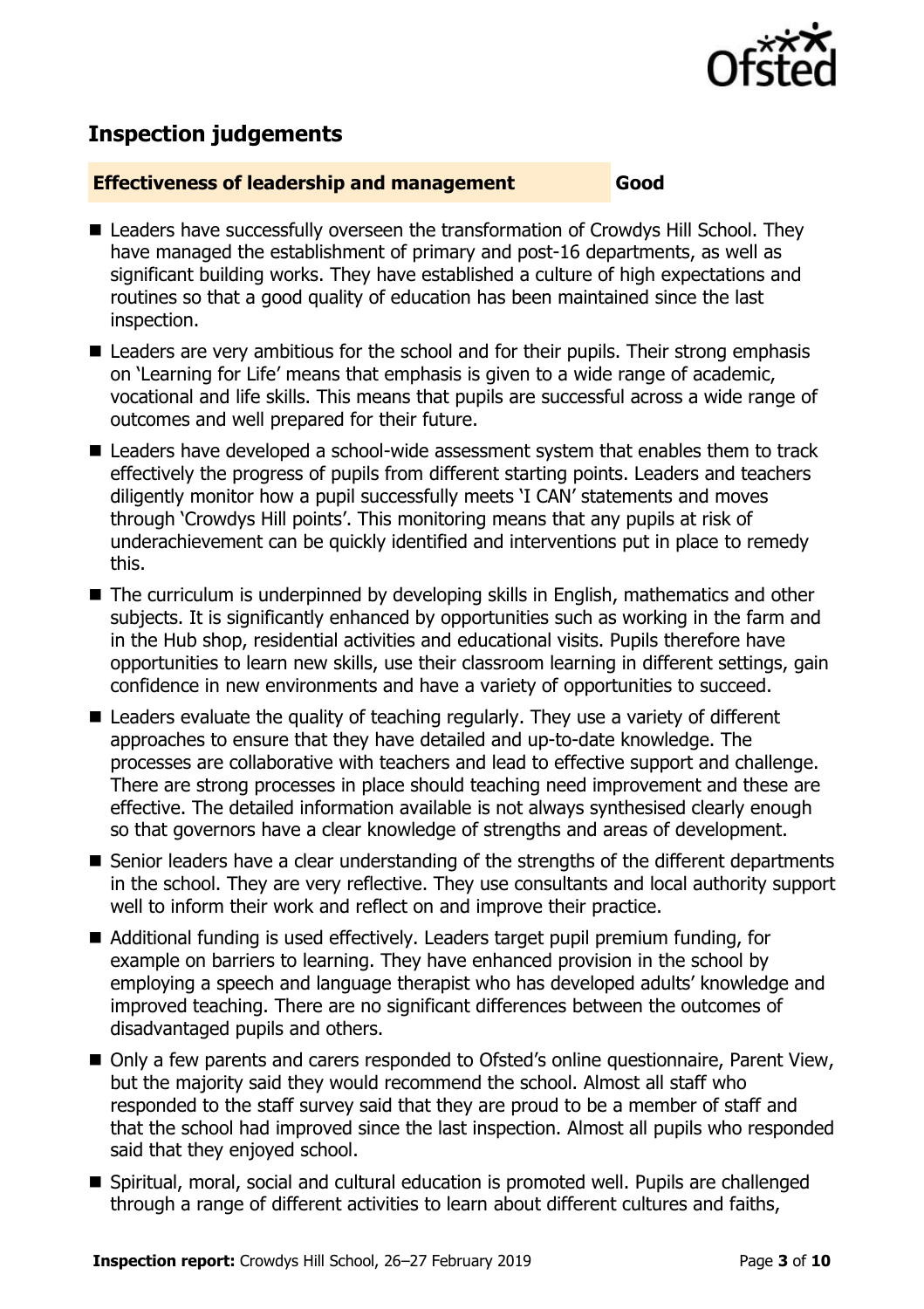

explore right and wrong and practise reflection and debate. In their interactions with each other, they are respectful and value difference.

#### **Governance of the school**

- Most members of the governing body are relatively new. They are thoughtful and ambitious for the school. They have received appropriate training. They are developing structures for effective monitoring and have clear individual responsibilities so that they are informed about different aspects of the school's work. This means that they support and challenge the school effectively in areas related to attendance, safeguarding and behaviour.
- Governors are not as confident in challenging the school in areas related to teaching, learning and pupils' progress. Currently, they receive a great deal of information. However, it is not presented in a clear way so that conclusions can be readily summarised, acted upon and then followed up.
- Governors use information from external consultants well to strengthen their knowledge and challenge to the school.

### **Safeguarding**

- The arrangements for safeguarding are effective.
- A culture where staff care for and value pupils underpins safeguarding. Staff are well trained. There are clear and effective systems in place so that staff can talk about and record their concerns, and these are acted upon.
- The team approach of the well-trained leaders means that the approach of the school to safeguarding is rigorous and reflective. Complex cases are managed well. Relationships with other agencies are effective. Escalation processes are used when necessary and when school leaders are concerned. Governors are involved in the regular review of the quality of safeguarding.
- Appropriate checks are made on staff and records accurately maintained. All adults have undergone the necessary checks to determine their suitability to work with children. The site, which has undergone significant improvement, is safe.
- All staff and pupils who responded to surveys said that pupils are safe at school.

#### **Quality of teaching, learning and assessment Good**

- Strong systems and expectations of teaching, learning and assessment are in place across the school, including the sixth form. This means that lessons are well planned, there is a clear focus and time is used productively. Pupils know what they must do and comply readily with the adults' instructions.
- Strong relationships between adults and pupils underpin the good teaching. Adults work very effectively to give pupils confidence to learn. They cajole, encourage and expect pupils to work. They create a very safe environment for pupils to attempt something new and to learn.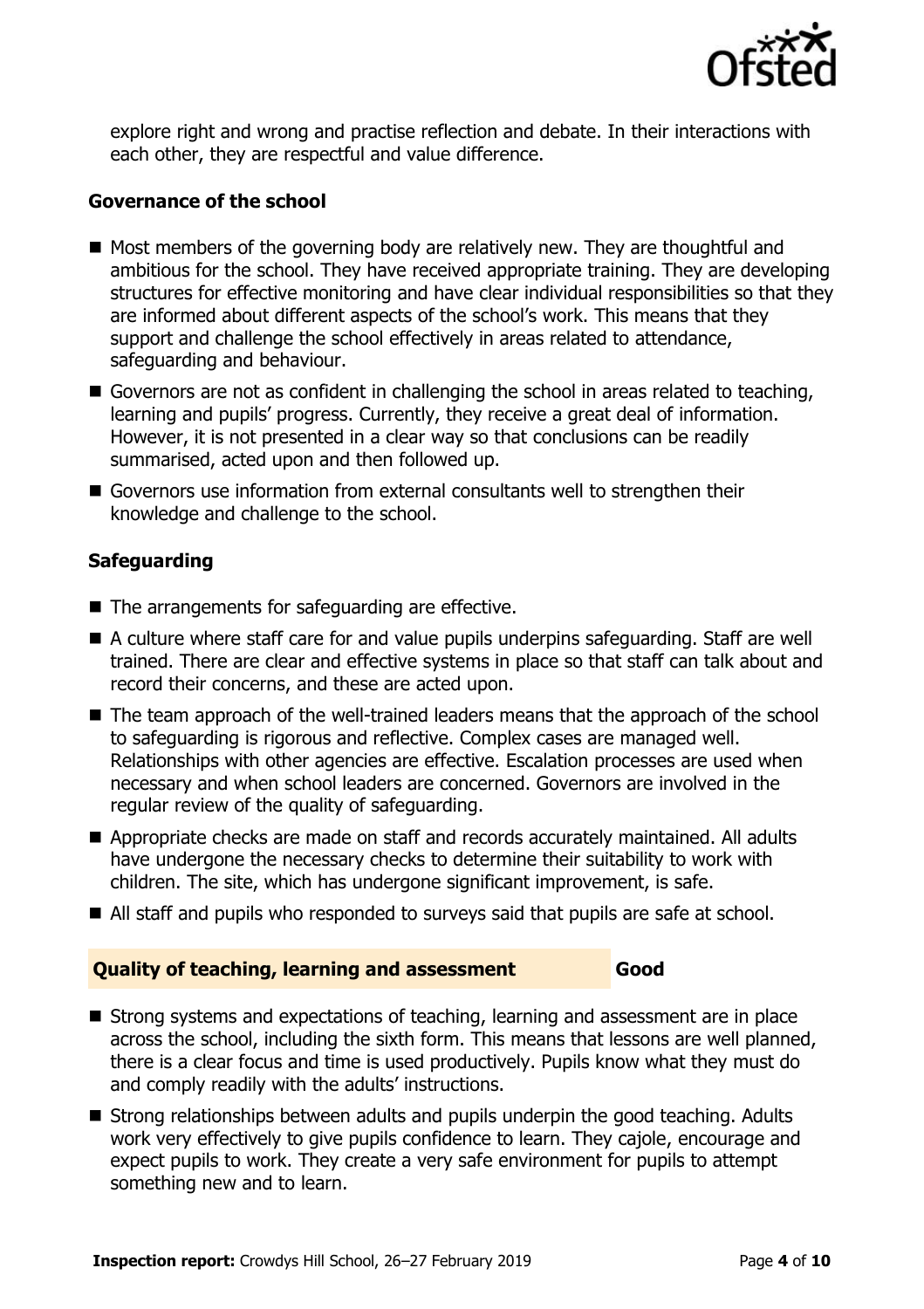

- Teachers frequently plan lessons that are stimulating and capture the interest of pupils. Pupils particularly thrive in practical lessons, such as cookery and work on the farm. In these lessons, pupils are highly focused and willing to share their knowledge and make new connections in their learning.
- In the primary department, teaching is very well matched to the needs of the pupils and builds effectively on their starting points. Adults skilfully modify their questioning so that a pupil can answer. Adults are very responsive to pupils' moods and calm pupils so that they can attend to work and learn.
- Some teachers, particularly in the secondary school, are not challenging pupils enough. Planned activities and teachers' questioning are not deepening knowledge sufficiently. Evidence in books and in lessons shows that some pupils are completing work that they can already do. In some lessons, pupils become passive and opt out.

#### **Personal development, behaviour and welfare Good**

### **Personal development and welfare**

- The school's work to promote pupils' personal development and welfare is good.
- **Pupils say they feel safe. Staff agree. Pupils readily speak about the confidence they** have in staff to help them if they are having difficulties.
- Pupils develop important life skills through the 'My Future My World' curriculum. From the earliest years, pupils systematically develop self-care and knowledge about social relationships, health and safety and British values. They therefore have key skills for the next stage of education or when they leave school.
- Parent and teacher communication is good, for example through link diaries which enable effective transition for pupils between home and school. The school has adapted the travel arrangements for several pupils, ensuring that they are supported emotionally and arrive ready to enjoy their school day.
- In lessons, pupils readily comply with adults' expectations. Their attitudes to learning are not outstanding, however, as at times they are not aspirational enough, unclear how they might meet their own goals and are passive in some lessons.

### **Behaviour**

- The behaviour of pupils is good.
- The school is very calm. High expectations of behaviour mean that there is a culture of good behaviour and pupils respond to this. They are polite and well mannered. When there are examples of inappropriate behaviour, this is managed well.
- Those pupils who enter the school with more challenging behaviour are supported well. Adults are determined to help pupils learn to manage their behaviour and are flexible in their approach, including working with parents and feeder schools. Consistent support and expectations are key. Detailed monitoring and pupils' own reflections show that the school's work is effective.
- $\blacksquare$  Most pupils are keen to come to school. Where the attendance of a few is concerning, leaders monitor these very carefully and are flexible in their approach to responding to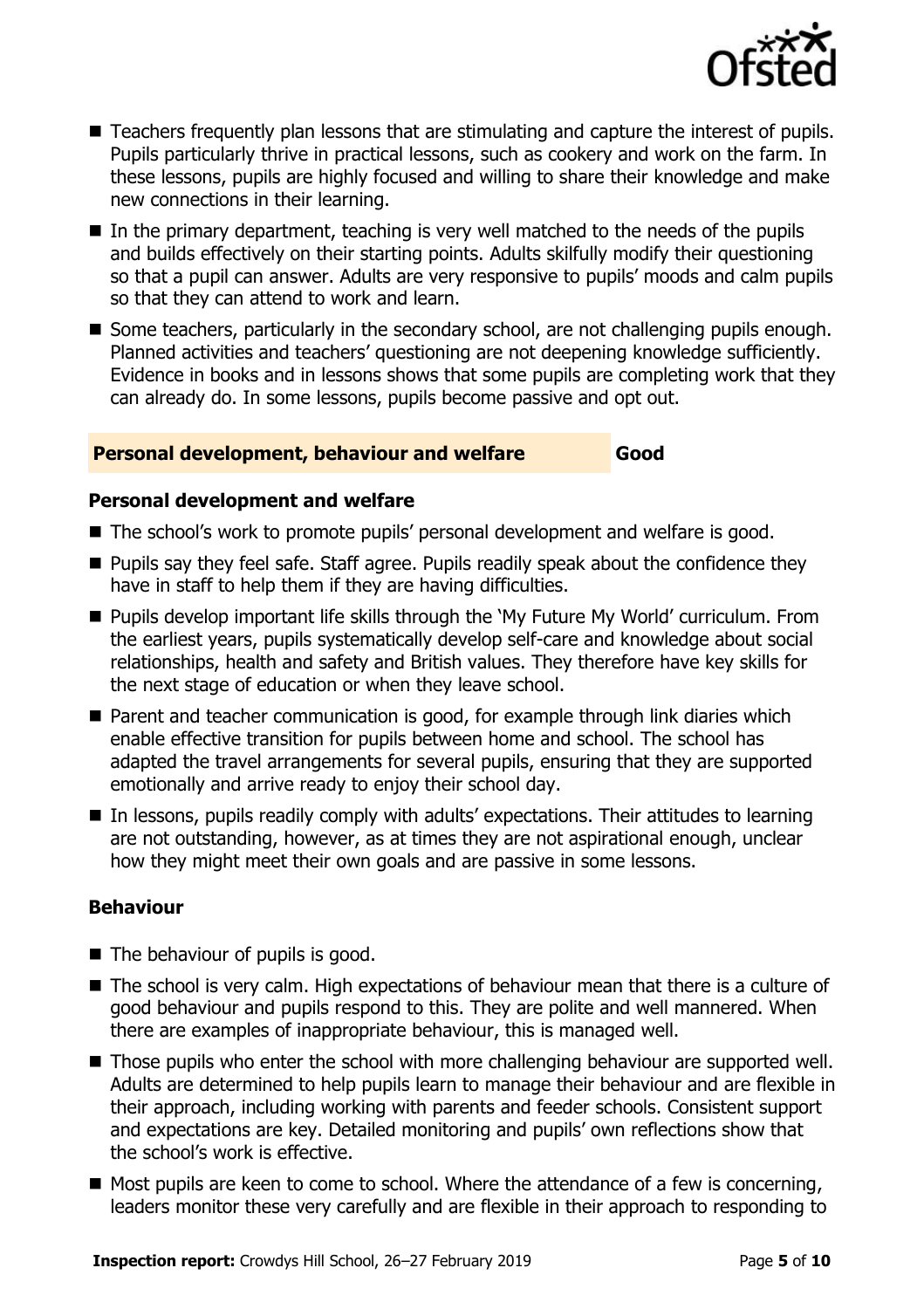

the complex needs and improving attendance.

#### **Outcomes for pupils Good Good**

- **Pupils make good progress in reading, writing and mathematics. Whatever their** starting points, pupils acquire skills and knowledge well. Progress is carefully tracked using pupil's own assessment booklet of 'I CAN' statements.
- Pupils leave with a range of qualifications in BTEC National Diplomas, functional skills, entry level qualifications and GSCEs.
- **Pupils make good progress in subjects such as history, drama and cookery due to the** strong subject knowledge of teachers and the careful development of skills and techniques. In some cases, pupils are not challenged enough to use their English skills across the curriculum. There are not enough opportunities to develop writing at length in other subjects.
- **Pupils in the primary department make strong progress in lessons due to the quality of** teaching. Structured approaches to learning to read and write, for example, result in rapid progress, with pupils using their phonics skills and progressing quickly from making marks in books to spelling and writing simple words.
- **Pupils develop key employability and life skills. They become confident and resilient.** They are willing to try.
- Individual pupils, sometimes with the most challenging needs, make significant progress from their starting points, including meeting their education, health and care (EHC) plan targets. They appreciate the school's work to help them achieve. One expupil spoke for many when he shared with inspectors his journey in education. He talked about the difference Crowdys Hill staff had made to him, as well as the opportunities the school has given him. He is now in employment, with many good memories of his education.

#### **16 to 19 study programmes Good**

- Adults know students very well and strong relationships between adults and students are the basis of the good work of the sixth form.
- Leaders accurately evaluate the quality of the sixth form and recognise how the provision has developed since it opened and the next steps for further improvement. Progress of students is rigorously tracked. The quality of teaching is closely monitored.
- The sixth-form academic and vocational curriculum is enhanced by opportunities for work experience, working in the Hub or the farm, or practising life skills in the independent living skills centre or other environments. This means that students have a wide variety of opportunities and are well prepared for their future.
- Teaching is well planned, with clear objectives and expectations. Good resources are available, and activities are practical, relevant and age-appropriate. Students work productively.
- On occasions, teachers do not challenge students enough. Students complete activities that they already can do or produce coursework that is at a higher level than the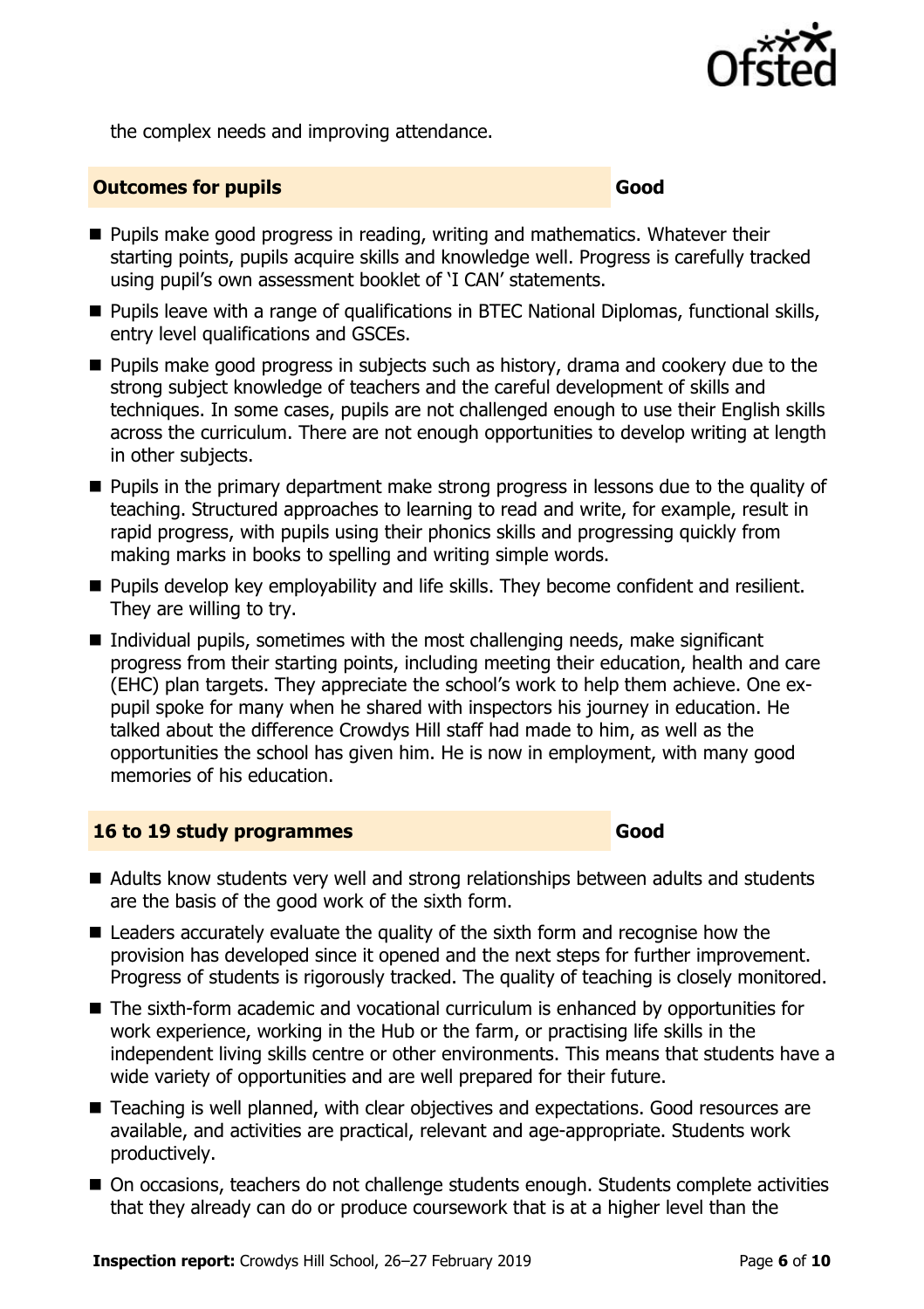

proposed qualification. In individual lessons, some students become disengaged.

- Students are safe. They are taught in a caring environment, where risk is balanced well with encouraging students' independence. The curriculum encourages pupils to explore issues such as healthy living, relationships and addictions. Pupils learn new knowledge and learn to discuss and debate issues with staff and peers.
- Students go on to appropriate and meaningful destinations, including employment, further education or supported provision when they leave school. They leave with a range of qualifications, with many having acquired BTEC National Diploma qualifications and Duke of Edinburgh's Awards.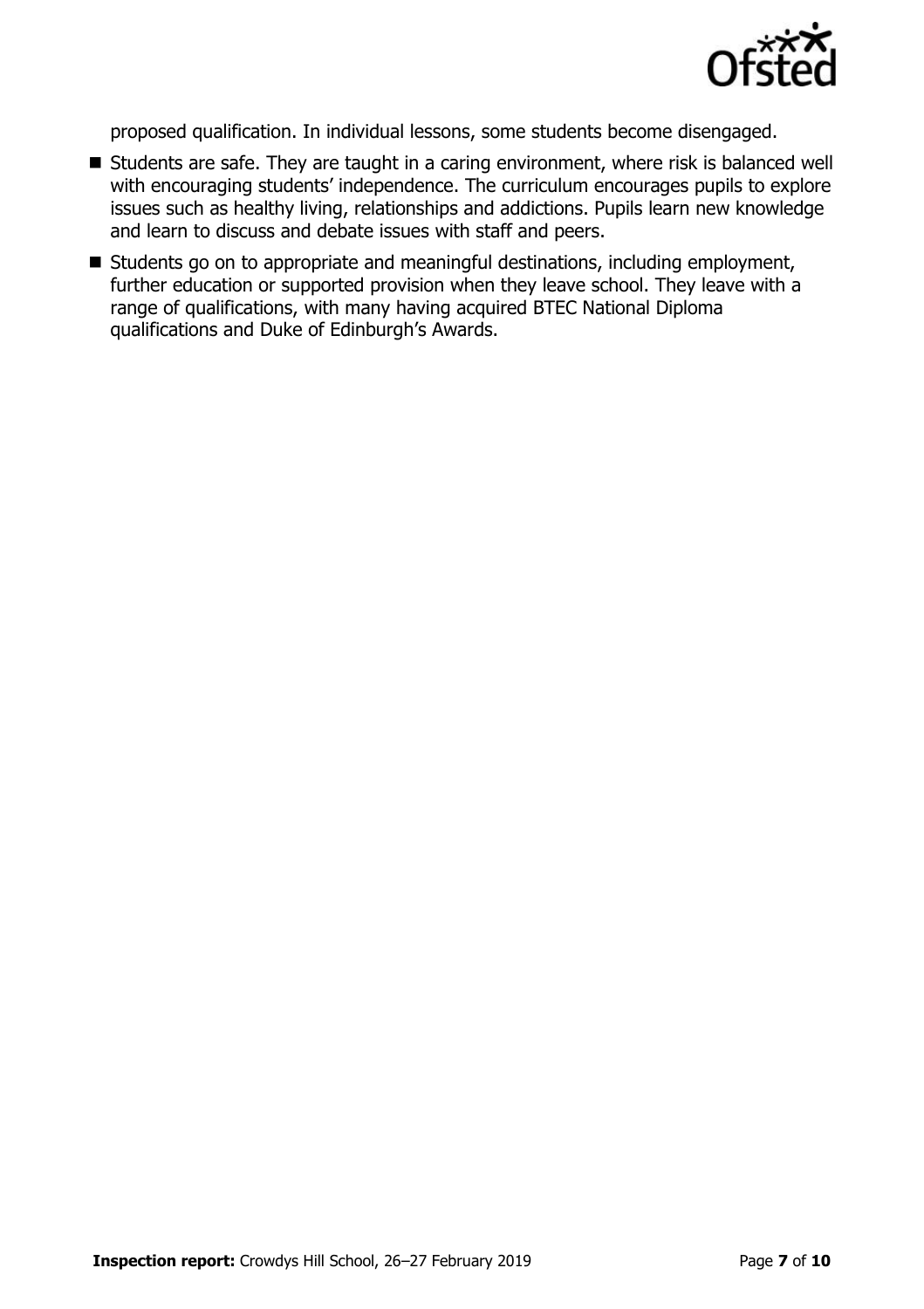

# **School details**

| Unique reference number | 126549   |
|-------------------------|----------|
| Local authority         | Swindon  |
| Inspection number       | 10058287 |

This inspection of the school was carried out under section 5 of the Education Act 2005.

| Type of school                                           | All-through special             |
|----------------------------------------------------------|---------------------------------|
| School category                                          | Maintained                      |
| Age range of pupils                                      | 5 to 19                         |
| Gender of pupils                                         | Mixed                           |
| Gender of pupils in 16 to 19 study<br>programmes         | Mixed                           |
| Number of pupils on the school roll                      | 225                             |
| Of which, number on roll in 16 to 19 study<br>programmes | 64                              |
| Appropriate authority                                    | The governing body              |
| Chair                                                    | Duncan Cope                     |
| <b>Headteacher</b>                                       | Mags Clarke                     |
| Telephone number                                         | 01793 332 400                   |
| Website                                                  | www.crowdyshill.swindon.sch.uk  |
| Email address                                            | head@crowdyshill.swindon.sch.uk |
| Date of previous inspection                              | $1-2$ October 2013              |

### **Information about this school**

- At the last inspection, Crowdys Hill School was for secondary-aged pupils who had moderate learning difficulties. There were 129 pupils on roll. Since that date, the school has developed primary and post-16 provision and admitted almost 100 more pupils, many of whom have complex learning difficulties.
- Most of the buildings are new or refurbished. The school has a farm on-site. In association with Swindon Night Shelter, the school runs the Hub, which is a shop and cafe.
- All pupils have EHC plans. Over half the pupils are eligible for pupil premium funding.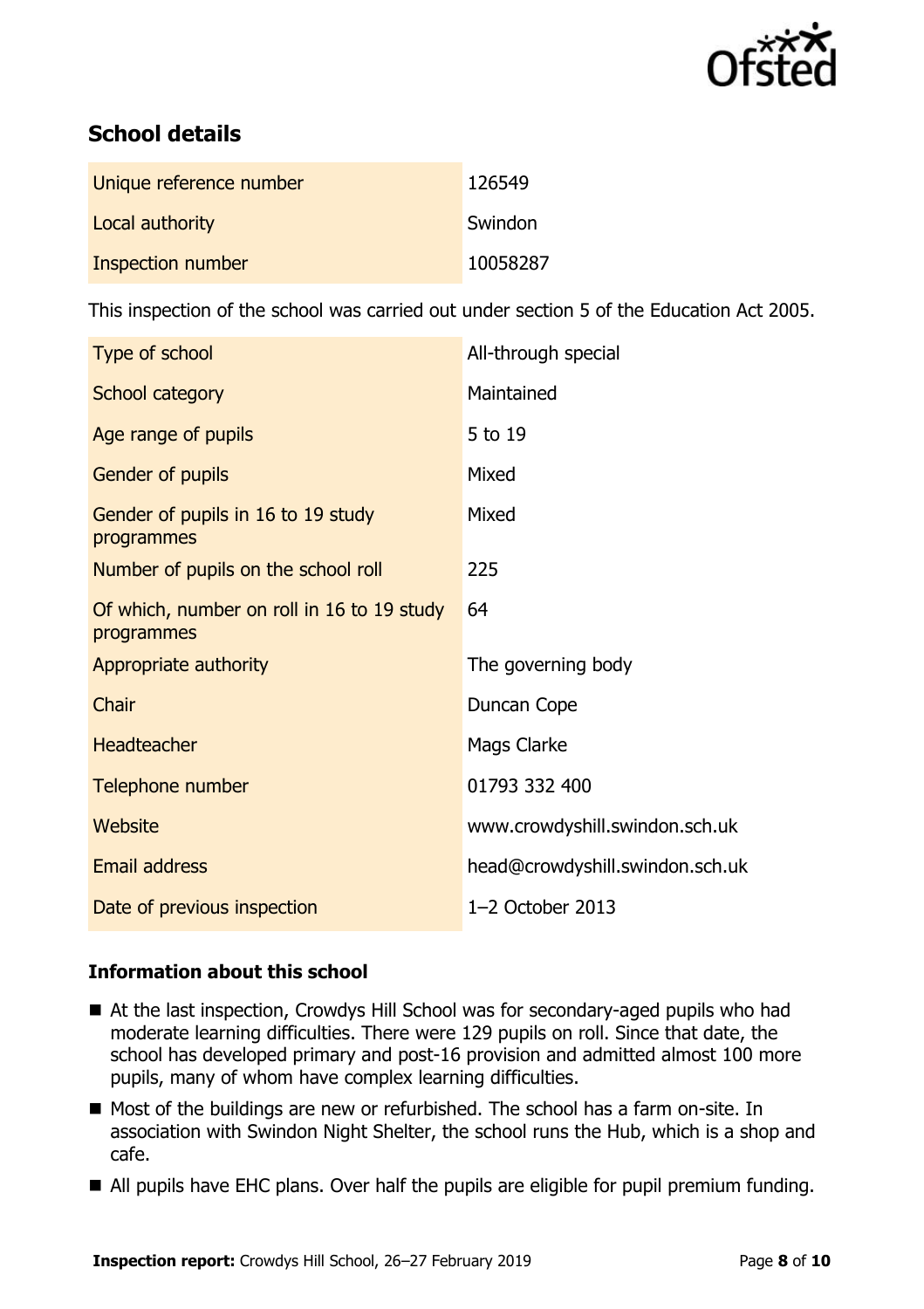

# **Information about this inspection**

- **Inspectors visited lessons and observed teaching and learning alongside senior leaders.**
- Formal and informal discussions took place with senior and middle leaders, including governors, staff, pupils and students and a representative of the local authority.
- Inspectors examined a range of documents, including the school's self-evaluation, the governing body's minutes of meetings, monitoring of teaching, plans for improvement and analysis of pupils' progress, behaviour and attendance.
- Inspectors checked documentation relating to safeguarding, including the single central record and recruitment procedures.
- Pupils' work in different subjects was scrutinised alongside senior leaders.
- **Pupils' behaviour and supervision were observed in lessons, during breaktimes and on** arrival at school.
- $\blacksquare$  Inspectors spoke with pupils about their work informally and met with groups of pupils and students and listened to their views about their school.
- Inspectors took account of the 11 responses to Ofsted's online questionnaire, Parent View, nine free-text responses and an email from a parent, as well as the survey responses of 41 members of staff and 40 pupils.

### **Inspection team**

| Stephen McShane, lead inspector | Her Majesty's Inspector |
|---------------------------------|-------------------------|
| <b>Tracy French</b>             | Ofsted Inspector        |
| <b>Gill Hickling</b>            | Ofsted Inspector        |